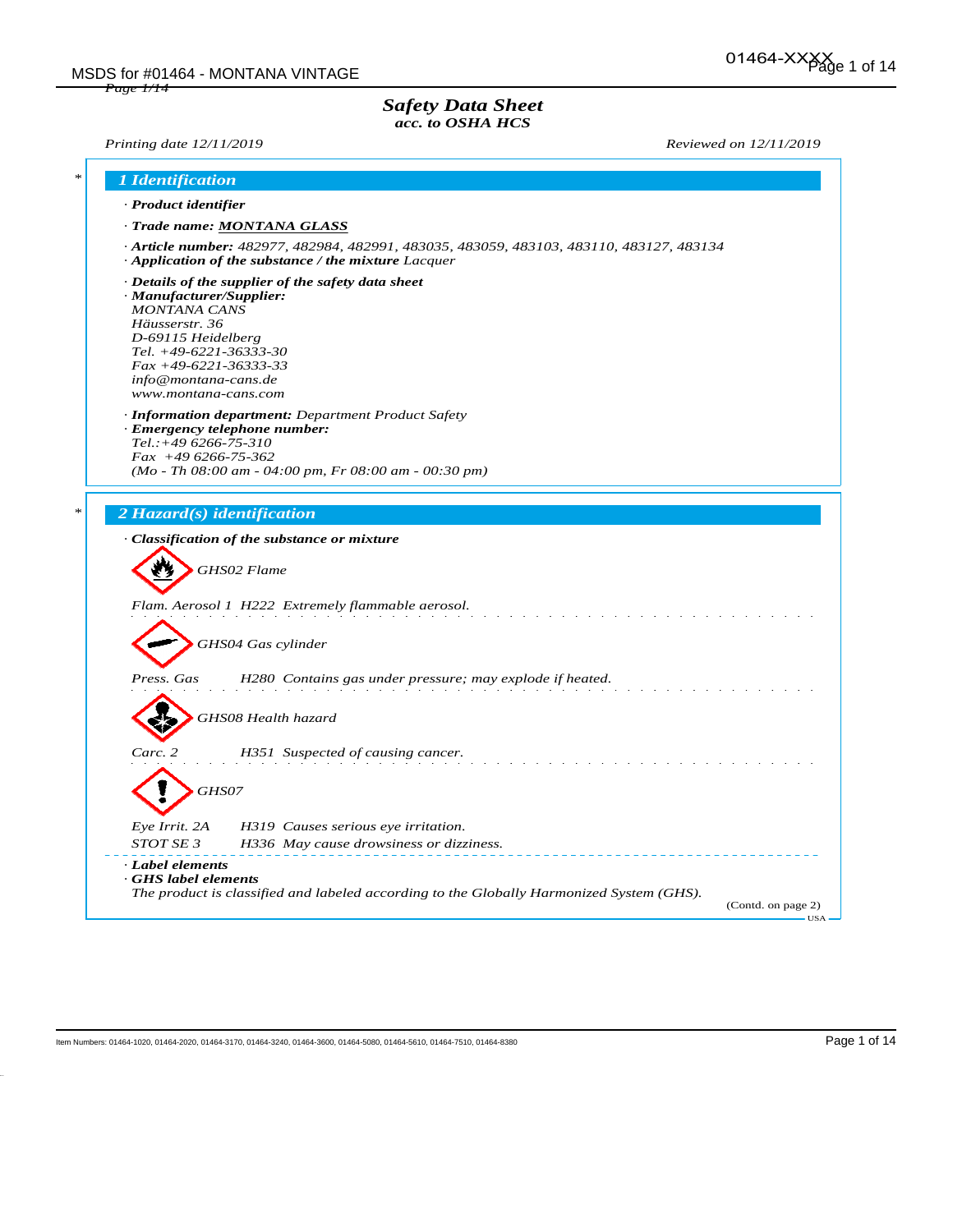#### MSDS for #01464 - MONTANA VINTAGE acc. to OSHA HCS For acceptance of 14 *Safety Data Sheet acc. to OSHA HCS*

*Printing date 12/11/2019 Reviewed on 12/11/2019*

|  | Trade name: MONTANA GLASS |  |
|--|---------------------------|--|
|--|---------------------------|--|



Item Numbers: 01464-1020, 01464-2020, 01464-3170, 01464-3240, 01464-3680, 01464-5080, 01464-5610, 01464-7510, 01464-8380 Page 2 of 14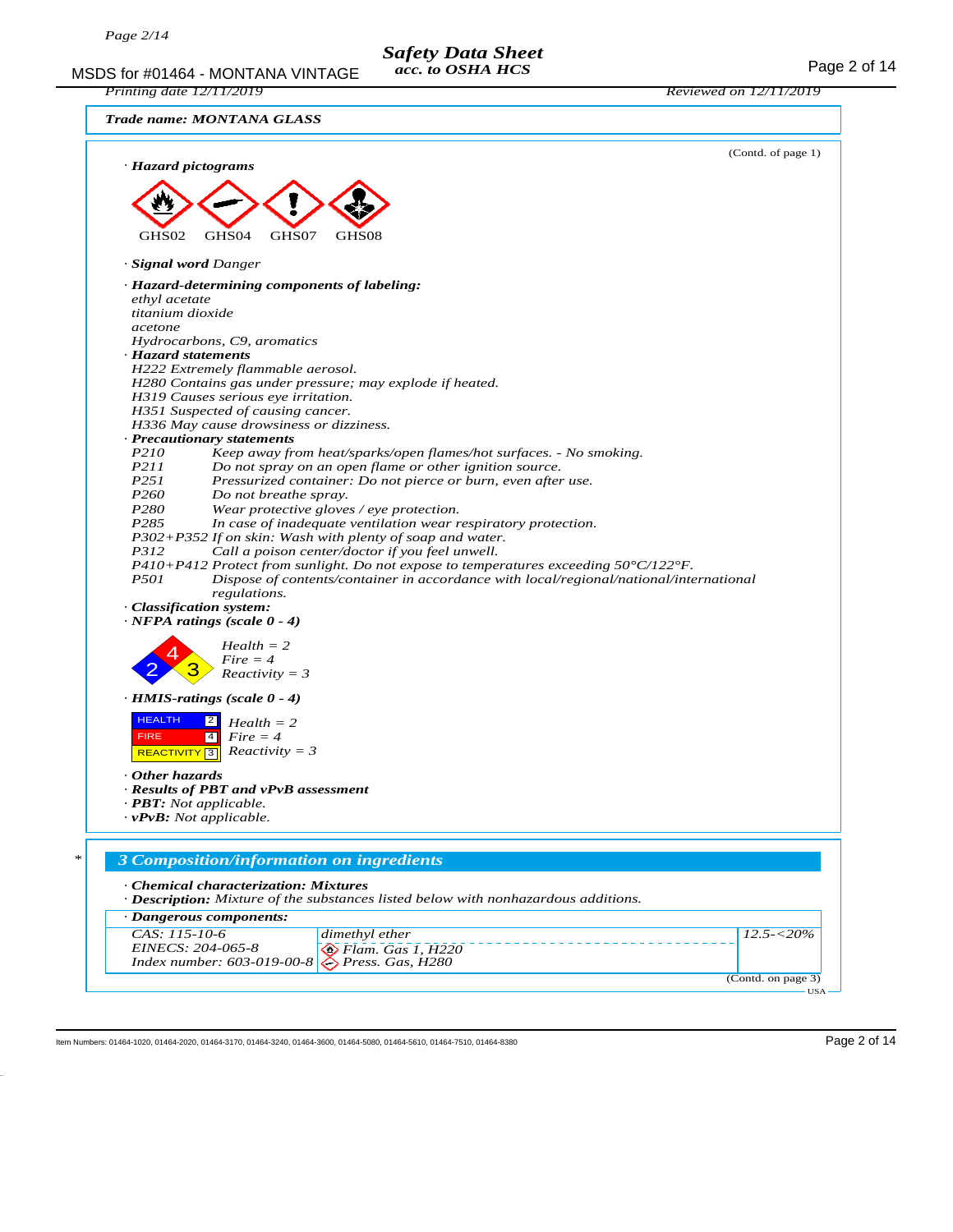MSDS for #01464 - MONTANA VINTAGE acc. to OSHA HCS example 2 of 14 *acc. to OSHA HCS*

*Printing date 12/11/2019 Reviewed on 12/11/2019*

*Trade name: MONTANA GLASS*

|                                                                |                                                                                             | (Contd. of page 2)  |
|----------------------------------------------------------------|---------------------------------------------------------------------------------------------|---------------------|
| CAS: 141-78-6                                                  | ethyl acetate                                                                               | $12.5 - 520\%$      |
| EINECS: 205-500-4                                              | $\otimes$ Flam. Liq. 2, H225                                                                |                     |
| Index number: 607-022-00-5                                     | $\bigotimes$ Eye Irrit. 2A, H319; STOT SE 3, H336                                           |                     |
| $CAS: 67-64-1$                                                 | acetone                                                                                     | $5 - 10\%$          |
| EINECS: 200-662-2                                              | $\otimes$ Flam. Liq. 2, H225                                                                |                     |
| Index number: 606-001-00-8                                     | $\bigotimes$ Eye Irrit. 2A, H319; STOT SE 3, H336                                           |                     |
| $CAS: 74-98-6$                                                 | propane                                                                                     | $5 - 10\%$          |
| EINECS: 200-827-9                                              | $\otimes$ Flam. Gas 1, H220                                                                 |                     |
| Index number: 601-003-00-5                                     | $\bigcirc$ Press. Gas, H280                                                                 |                     |
| $CAS: 106-97-8$                                                | butane                                                                                      | $5 - 10\%$          |
| EINECS: 203-448-7                                              | $\diamondsuit$ Flam. Gas 1, H220                                                            |                     |
| Index number: 601-004-00-0                                     | $\Diamond$ Press. Gas, H280                                                                 |                     |
| CAS: 64742-95-6                                                | Hydrocarbons, C9, aromatics                                                                 | $2.5 - 5\%$         |
| EC number: 918-668-5                                           | $\otimes$ Flam. Liq. 3, H226                                                                |                     |
|                                                                | $\bigotimes$ Asp. Tox. 1, H304<br><i>STOT SE 3, H335-H336</i>                               |                     |
|                                                                |                                                                                             |                     |
| CAS: 13463-67-7<br>EINECS: 236-675-5                           | titanium dioxide                                                                            | $2.5 - 5\%$         |
|                                                                | $\otimes$ Carc. 2, H351                                                                     |                     |
| CAS: 108-65-6                                                  | 2-methoxy-1-methylethyl acetate                                                             | $2.5 - 5\%$         |
| EINECS: 203-603-9<br>Index number: 607-195-00-7                | $\otimes$ Flam. Lig. 3, H226<br><i>EN STOT SE 3, H336</i>                                   |                     |
|                                                                |                                                                                             |                     |
| $CAS: 1330-20-7$<br>EC number: 905-588-0                       | xvlene                                                                                      | $2.5 - 5\%$         |
| Index number: 601-022-00-9                                     | $\otimes$ Flam. Liq. 3, H226<br>Acute Tox. 4, H312; Acute Tox. 4, H332; Skin Irrit. 2, H315 |                     |
|                                                                |                                                                                             |                     |
| CAS: 9004-70-0                                                 | cellulose nitrate                                                                           | $2.5 - 5\%$         |
|                                                                | $\otimes$ Flam. Sol. 1, H228                                                                |                     |
| CAS: 75-28-5                                                   | isobutane                                                                                   | $< 2.5\%$           |
| EINECS: 200-857-2<br>Index number: 601-004-00-0                | $\otimes$ Flam. Gas 1. H220<br>$\diamond$ Press. Gas, H280                                  |                     |
|                                                                |                                                                                             |                     |
| $CAS: 67-63-0$                                                 | $propan-2-ol$                                                                               | $\overline{<}2.5\%$ |
| EINECS: 200-661-7<br><i>Index number:</i> $603 - 117 - 00 - 0$ | $\circledcirc$ Flam. Liq. 2, H225<br>$\bigcirc$ Eye Irrit. 2A, H319; STOT SE 3, H336        |                     |
|                                                                |                                                                                             |                     |

*· Additional information:*

*The content of Benzene (EINECS-Nr. 200-753-7) in the ingredients is less than 0,1% (Note P Annex 1A 1272/2008 EU), so the classification as carcinogen need not to apply. Xylol: Enthält Ethylbenzol CAS 100-41-4*

#### *\* 4 First-aid measures*

- *· After inhalation: Supply fresh air; consult doctor in case of complaints.*
- *· After skin contact: Immediately wash with water and soap and rinse thoroughly.*
- *· After eye contact:*
- *Rinse opened eye for several minutes under running water. If symptoms persist, consult a doctor.*
- *· After swallowing: Drink copious amounts of water and provide fresh air. Immediately call a doctor.*
- *· Information for doctor:*
- *· Most important symptoms and effects, both acute and delayed No further relevant information available. · Indication of any immediate medical attention and special treatment needed*
- *No further relevant information available.*

(Contd. on page 4)

USA

*<sup>·</sup> Description of first aid measures*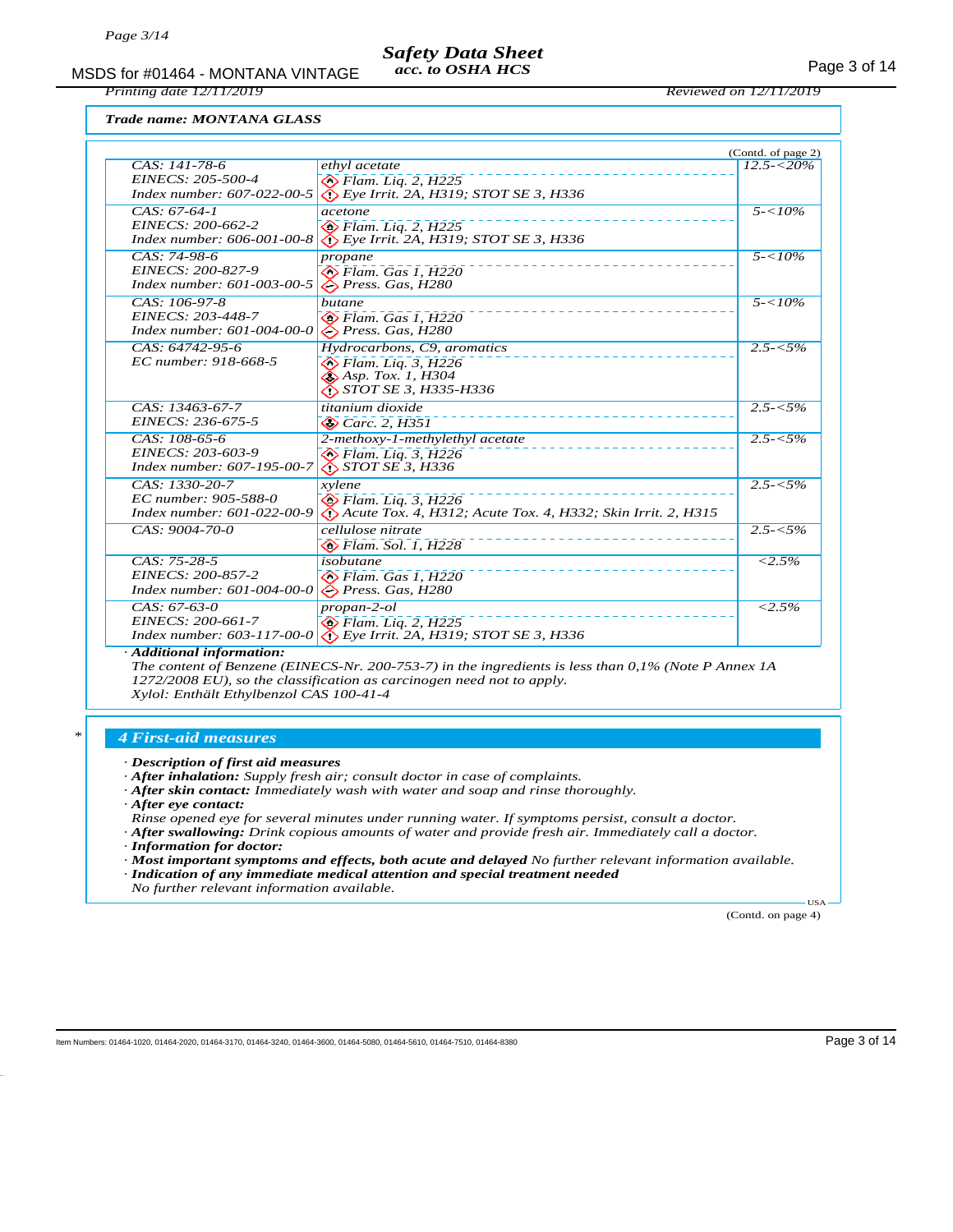MSDS for #01464 - MONTANA VINTAGE acc. to OSHA HCS example 2001 14 *acc. to OSHA HCS*

*Printing date 12/11/2019 Reviewed on 12/11/2019*

#### *Trade name: MONTANA GLASS*

(Contd. of page 3)

## *\* 5 Fire-fighting measures*

*· Extinguishing media*

- *· Suitable extinguishing agents:*
- *CO2, extinguishing powder or water spray. Fight larger fires with water spray or alcohol resistant foam. Use fire fighting measures that suit the environment.*
- *· Special hazards arising from the substance or mixture*
- *During heating or in case of fire poisonous gases are produced.*
- *· Advice for firefighters*
- *· Protective equipment: Mouth respiratory protective device.*

#### *\* 6 Accidental release measures*

- *· Personal precautions, protective equipment and emergency procedures Mount respiratory protective device. Wear protective equipment. Keep unprotected persons away. · Environmental precautions: Do not allow to enter sewers/ surface or ground water. · Methods and material for containment and cleaning up: Dispose contaminated material as waste according to item 13. Ensure adequate ventilation.*
- *· Reference to other sections*
- *See Section 7 for information on safe handling.*
- *See Section 8 for information on personal protection equipment.*
- *See Section 13 for disposal information.*

#### *· Protective Action Criteria for Chemicals*

| $\cdot$ PAC-1:     |                                                |                                               |
|--------------------|------------------------------------------------|-----------------------------------------------|
|                    | 115-10-6 dimethyl ether                        | 3,000 ppm                                     |
|                    | $141-78-6$ ethyl acetate                       | $1,200$ ppm                                   |
| $67-64-1$ acetone  |                                                | $200$ ppm                                     |
|                    | 74-98-6 propane                                | $5500*ppm$                                    |
| 106-97-8 butane    |                                                | $5500*ppm$                                    |
|                    | $13463-67-7$ titanium dioxide                  | $30$ mg/m <sup>3</sup>                        |
|                    | 108-65-6 2-methoxy-1-methylethyl acetate       | $\overline{50\ ppm}$                          |
|                    | $75-28-5$ isobutane                            | $5500*ppm$                                    |
|                    | 103-23-1 Di-(2-ethylhexyl) adipate             | $17$ mg/m <sup>3</sup>                        |
|                    | $67-63-0$ propan-2-ol                          | $400$ ppm                                     |
|                    | 7631-86-9 silicon dioxide, chemically prepared | $\frac{18 \text{ mg/m}^3}{2}$                 |
|                    | 9002-88-4 Polyethylene low density             | $\frac{16 \text{ mg/m}^3}{25 \text{ mg/m}^3}$ |
|                    | 123-86-4 n-butyl acetate                       | 5 ppm                                         |
|                    | 85-44-9 phthalic anhydride                     | $\frac{18 \text{ mg/m}^3}{18 \text{ mg/m}^3}$ |
|                    | 14808-60-7 Quartz (SiO2)                       | $0.075$ mg/m <sup>3</sup>                     |
|                    | 70657-70-4 2-methoxypropyl acetate             | $50$ ppm                                      |
| $100-42-5$ styrene |                                                | $20$ ppm                                      |
|                    | $111 - 66 - 0$ oct-1-ene                       | $40$ ppm                                      |
| $\cdot$ PAC-2:     |                                                |                                               |
|                    | 115-10-6 dimethyl ether                        | $3800*ppm$                                    |
|                    | $141-78-6$ ethyl acetate                       | $1,700$ ppm                                   |
|                    | $\overline{67-64-1}$ acetone                   | $3200*ppm$                                    |
|                    | $74-98-6$ propane                              | $17000**ppm$                                  |
| 106-97-8 butane    |                                                | $17000**$ ppm                                 |
|                    |                                                | (Cond. on page 5)                             |

Item Numbers: 01464-1020, 01464-2020, 01464-3170, 01464-3240, 01464-3680, 01464-5080, 01464-5610, 01464-7510, 01464-8380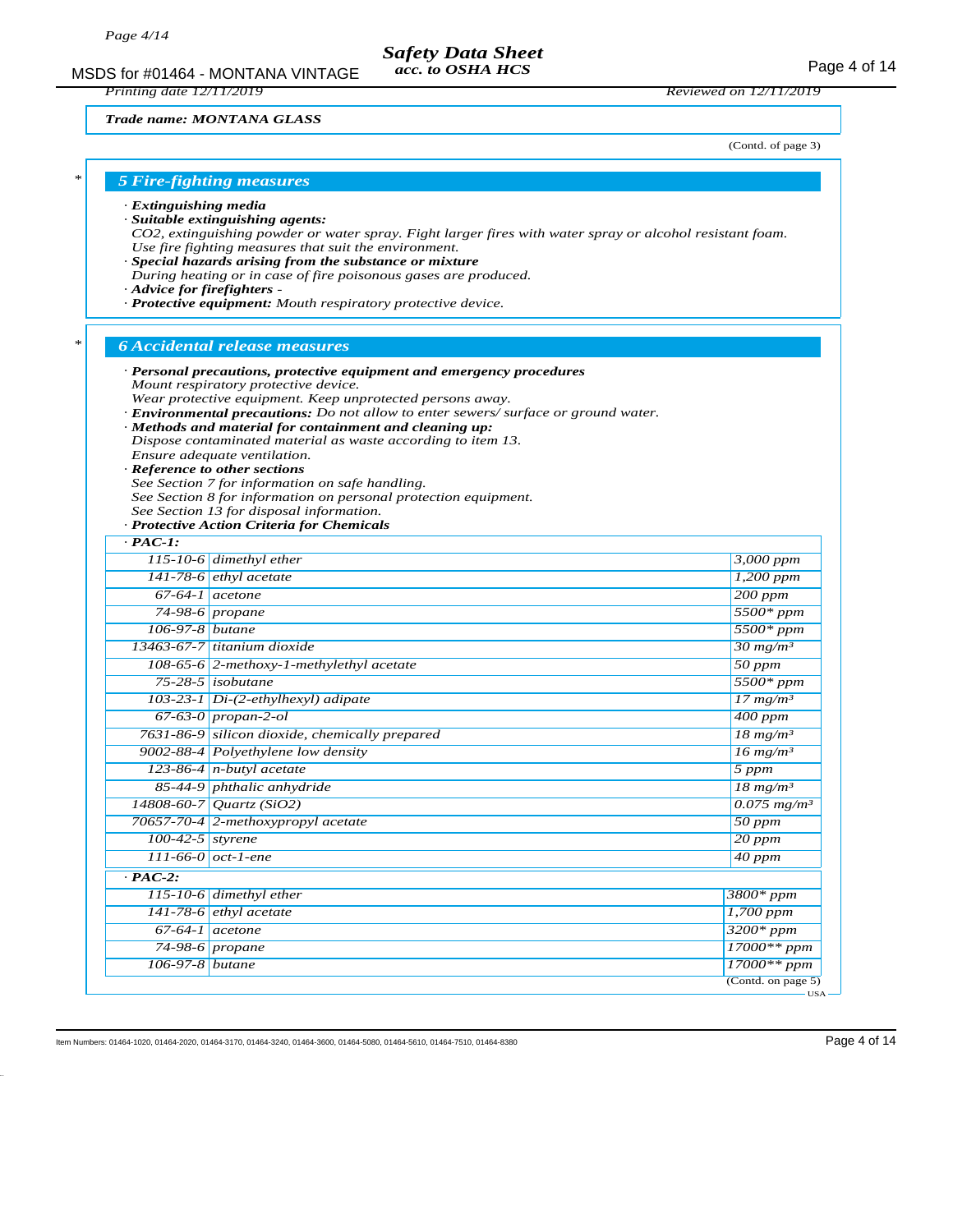### *Safety Data Sheet acc. to OSHA HCS*

MSDS for #01464 - MONTANA VINTAGE acc. to OSHA HCS For the MSDS for #01464 - MONTANA VINTAGE

*Printing date 12/11/2019 Reviewed on 12/11/2019*

*Trade name: MONTANA GLASS*

|                    |                                                | (Contd. of page 4)         |
|--------------------|------------------------------------------------|----------------------------|
|                    | $13463-67-7$ titanium dioxide                  | $330$ mg/m <sup>3</sup>    |
|                    | 108-65-6 2-methoxy-1-methylethyl acetate       | $1,000$ ppm                |
|                    | $75-28-5$ isobutane                            | $17000**ppm$               |
|                    | $103-23-1$ Di-(2-ethylhexyl) adipate           | $180$ mg/m <sup>3</sup>    |
|                    | $67-63-0$ propan-2-ol                          | $2000*ppm$                 |
|                    | 7631-86-9 silicon dioxide, chemically prepared | $740$ mg/m <sup>3</sup>    |
|                    | 9002-88-4 Polyethylene low density             | $170$ mg/m <sup>3</sup>    |
|                    | 123-86-4 $n$ -butyl acetate                    | $200$ ppm                  |
|                    | 85-44-9 phthalic anhydride                     | $56$ mg/m <sup>3</sup>     |
|                    | 14808-60-7 Quartz (SiO2)                       | $33$ mg/m <sup>3</sup>     |
|                    | 70657-70-4 2-methoxypropyl acetate             | $1,000$ ppm                |
| 100-42-5 styrene   |                                                | $130$ ppm                  |
|                    | $111-66-0$ oct-1-ene                           | $800*ppm$                  |
| $\cdot$ PAC-3:     |                                                |                            |
|                    | $115-10-6$ dimethyl ether                      | $7200*ppm$                 |
|                    | $141-78-6$ ethyl acetate                       | $10000**$ ppm              |
|                    | $67-64-1$ acetone                              | $5700*ppm$                 |
|                    | $74-98-6$ propane                              | 33000*** ppm               |
| $106-97-8$ butane  |                                                | 53000*** ppm               |
|                    | 13463-67-7 titanium dioxide                    | $2,000$ mg/m <sup>3</sup>  |
|                    | $108-65-6$ 2-methoxy-1-methylethyl acetate     | $5000*ppm$                 |
|                    | $75-28-5$ isobutane                            | 53000*** ppm               |
|                    | 103-23-1 Di-(2-ethylhexyl) adipate             | $1,100 \; mg/m^3$          |
|                    | $67-63-0$ propan-2-ol                          | $12000**$ ppm              |
|                    | 7631-86-9 silicon dioxide, chemically prepared | $4,500$ mg/m <sup>3</sup>  |
|                    | 9002-88-4 Polyethylene low density             | $1,000$ mg/m <sup>3</sup>  |
|                    | 123-86-4 $n$ -butyl acetate                    | $3000*ppm$                 |
|                    | 85-44-9 phthalic anhydride                     | $10,000$ mg/m <sup>3</sup> |
|                    | $14808 - 60 - 7$ <i>Quartz (SiO2)</i>          | $200$ mg/m <sup>3</sup>    |
|                    | 70657-70-4 2-methoxypropyl acetate             | 5,000 ppm                  |
| $100-42-5$ styrene |                                                | $1100*$ ppm                |
|                    | $111 - 66 - 0$ oct-1-ene                       | $2000*ppm$                 |
|                    |                                                |                            |

### *\* 7 Handling and storage*

*· Handling:*

*· Precautions for safe handling Ensure good ventilation/exhaustion at the workplace.*

- *· Information about protection against explosions and fires:*
- *Keep ignition sources away Do not smoke.*
- *Keep respiratory protective device available.*
- *· Conditions for safe storage, including any incompatibilities*
- *· Storage:*
- *· Requirements to be met by storerooms and receptacles:*
- *Observe official regulations on storing packagings with pressurized containers.*
- *· Information about storage in one common storage facility: Not required.*
- *· Further information about storage conditions: Keep receptacle tightly sealed. · Storage class: 2 B*

(Contd. on page 6) USA

Item Numbers: 01464-1020, 01464-2020, 01464-3170, 01464-3240, 01464-3600, 01464-5080, 01464-5610, 01464-7510, 01464-8380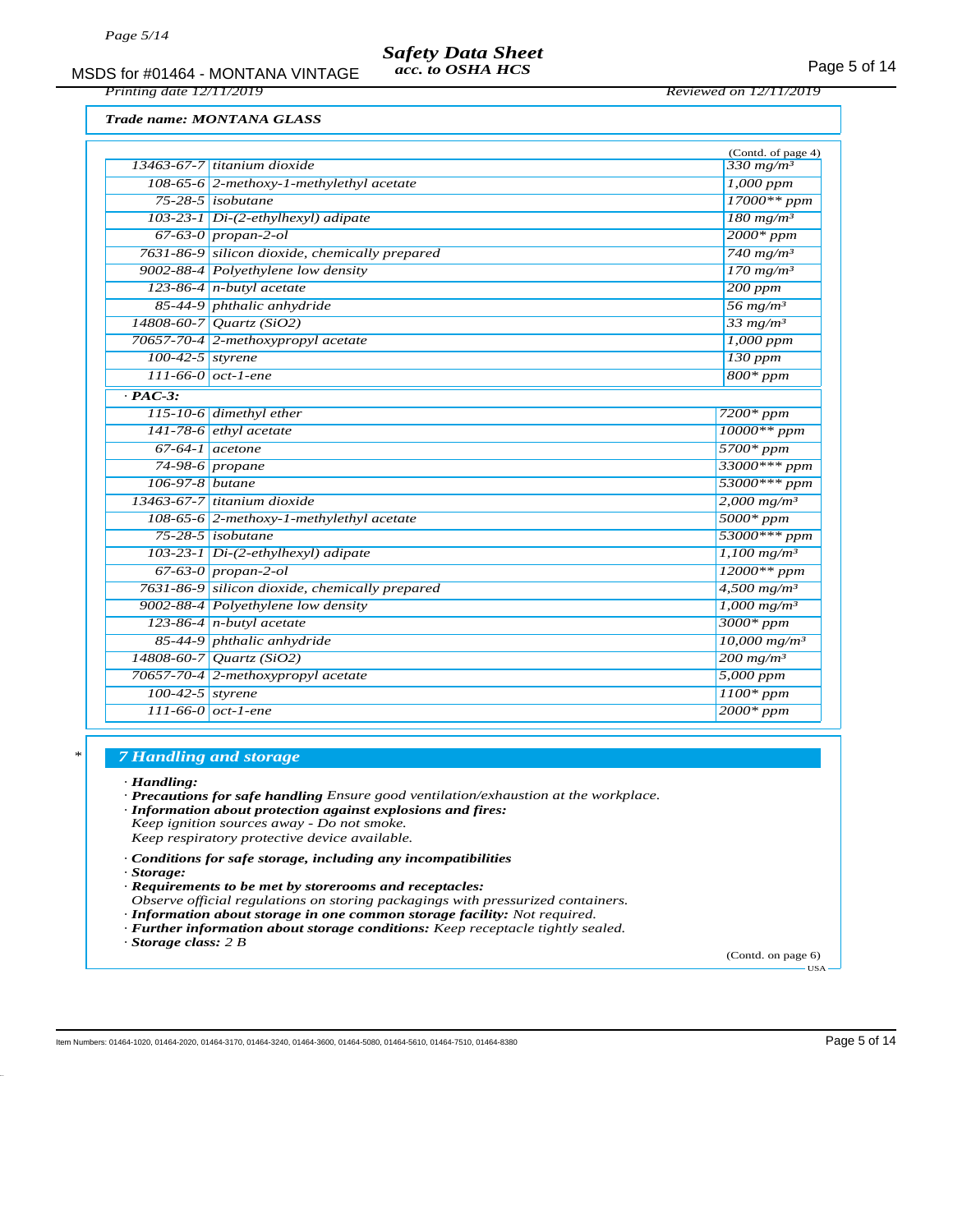MSDS for #01464 - MONTANA VINTAGE acc. to OSHA HCS developed and the Page 6 of 14 *Safety Data Sheet acc. to OSHA HCS*

*Printing date 12/11/2019 Reviewed on 12/11/2019*

(Contd. of page 5)

*Trade name: MONTANA GLASS*

*· Specific end use(s) No further relevant information available.*

# *\* 8 Exposure controls/personal protection*

*· Additional information about design of technical systems: No further data; see item 7.*

|                           | $\cdot$ Components with limit values that require monitoring at the workplace: |
|---------------------------|--------------------------------------------------------------------------------|
|                           | 115-10-6 dimethyl ether                                                        |
|                           | WEEL Long-term value: 1000 ppm                                                 |
|                           | 141-78-6 ethyl acetate                                                         |
| PEL                       | Long-term value: 1400 mg/m <sup>3</sup> , 400 ppm                              |
| <b>REL</b>                | Long-term value: $1400$ mg/m <sup>3</sup> , 400 ppm                            |
| <b>TLV</b>                | Long-term value: $1440$ mg/m <sup>3</sup> , 400 ppm                            |
|                           | 67-64-1 acetone                                                                |
| <b>PEL</b>                | Long-term value: $2400$ mg/m <sup>3</sup> , 1000 ppm                           |
| <b>REL</b>                | Long-term value: 590 mg/m <sup>3</sup> , 250 ppm                               |
| <b>TLV</b>                | Short-term value: $1187$ mg/m <sup>3</sup> , 500 ppm                           |
|                           | Long-term value: 594 mg/m <sup>3</sup> , 250 ppm                               |
|                           | <b>BEI</b>                                                                     |
| <b>PEL</b>                | 74-98-6 propane                                                                |
| <b>REL</b>                | Long-term value: $1800$ mg/m <sup>3</sup> , 1000 ppm                           |
| <b>TLV</b>                | Long-term value: 1800 mg/m <sup>3</sup> , 1000 ppm                             |
|                           | refer to Appendix F inTLVs&BEIs book; D, EX                                    |
|                           | 106-97-8 <i>butane</i>                                                         |
| REL                       | Long-term value: 1900 mg/m <sup>3</sup> , 800 ppm                              |
| <b>TLV</b>                | Short-term value: $2370$ mg/m <sup>3</sup> , 1000 ppm<br>(EX)                  |
|                           | 108-65-6 2-methoxy-1-methylethyl acetate                                       |
|                           | WEEL Long-term value: 50 ppm                                                   |
|                           | 1330-20-7 xylene                                                               |
| <b>PEL</b>                | Long-term value: $435$ mg/m <sup>3</sup> , 100 ppm                             |
| <b>REL</b>                | Short-term value: $655$ mg/m <sup>3</sup> , 150 ppm                            |
|                           | Long-term value: 435 mg/m <sup>3</sup> , 100 ppm                               |
| <b>TLV</b>                | Short-term value: $651$ mg/m <sup>3</sup> , 150 ppm                            |
|                           | Long-term value: $434$ mg/m <sup>3</sup> , 100 ppm<br><b>BEI</b>               |
|                           | 75-28-5 isobutane                                                              |
| <b>TLV</b>                | Short-term value: $2370$ mg/m <sup>3</sup> , 1000 ppm                          |
|                           | (EX)                                                                           |
| $67 - 63 - 0$ propan-2-ol |                                                                                |
| <b>PEL</b>                | Long-term value: 980 mg/m <sup>3</sup> , 400 ppm                               |
| REL                       | Short-term value: $1225$ mg/m <sup>3</sup> , 500 ppm                           |
|                           | Long-term value: 980 mg/m <sup>3</sup> , 400 ppm                               |
| <b>TLV</b>                | Short-term value: 984 mg/m <sup>3</sup> , 400 ppm                              |
|                           | Long-term value: 492 mg/m <sup>3</sup> , 200 ppm                               |
|                           | BEI<br>(Contd. on page 7)                                                      |

Item Numbers: 01464-1020, 01464-2020, 01464-3170, 01464-3240, 01464-3600, 01464-5080, 01464-5610, 01464-7510, 01464-8380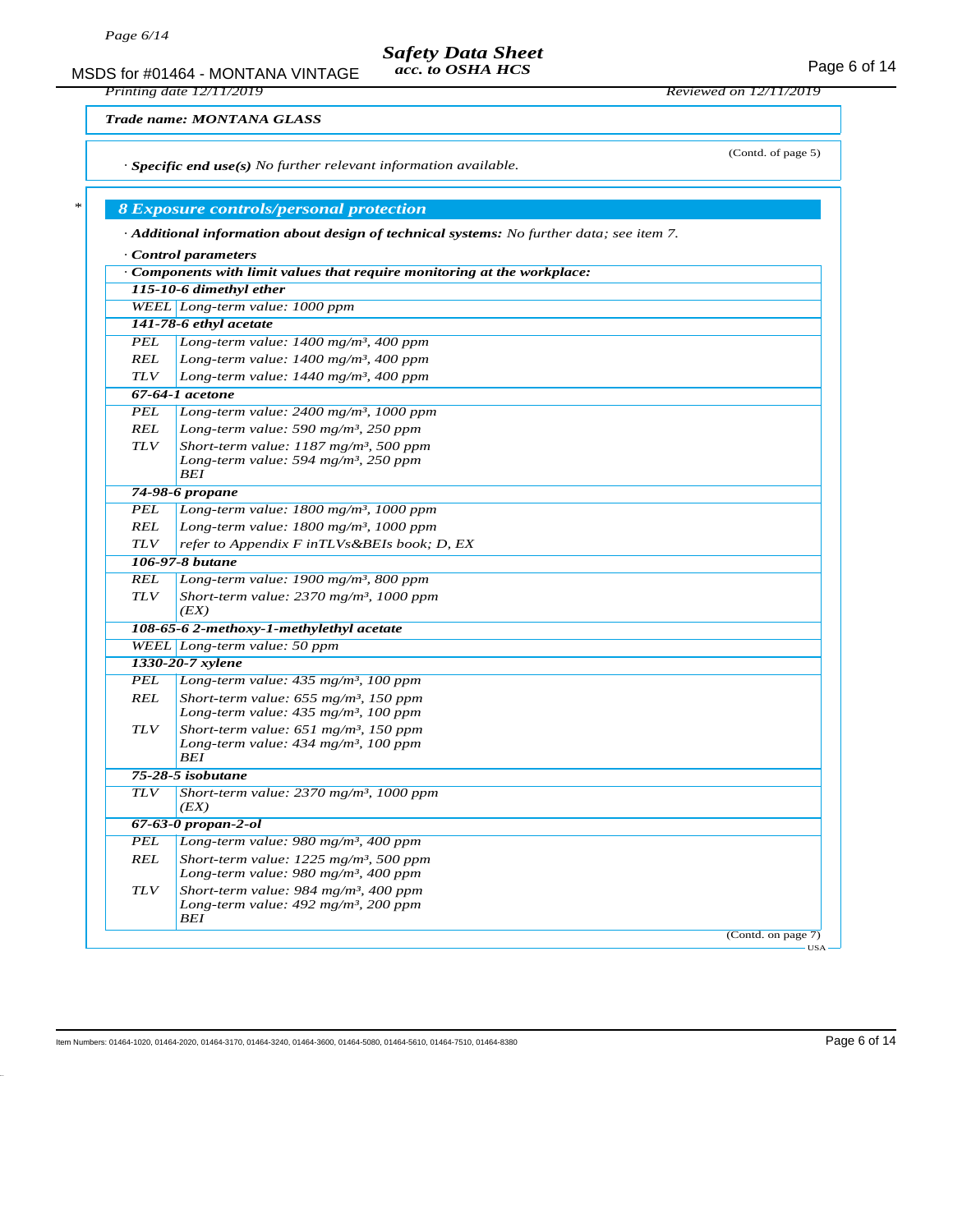MSDS for #01464 - MONTANA VINTAGE acc. to OSHA HCS<br>Printing date 12/11/2019<br>Reviewed on 12/11/2019

*Printing date 12/11/2019 Reviewed on 12/11/2019*

*Trade name: MONTANA GLASS*

|                  | (Contd. of page 6)<br>· Ingredients with biological limit values:                                                    |  |  |
|------------------|----------------------------------------------------------------------------------------------------------------------|--|--|
| 67-64-1 acetone  |                                                                                                                      |  |  |
| $BEI$ 50 mg/L    |                                                                                                                      |  |  |
|                  | Medium: urine                                                                                                        |  |  |
|                  | Time: end of shift                                                                                                   |  |  |
|                  | Parameter: Acetone (nonspecific)                                                                                     |  |  |
| 1330-20-7 xylene |                                                                                                                      |  |  |
|                  | BEI 1.5 $g/g$ creatinine                                                                                             |  |  |
|                  | Medium: urine                                                                                                        |  |  |
|                  | Time: end of shift                                                                                                   |  |  |
|                  | Parameter: Methylhippuric acids                                                                                      |  |  |
|                  | $67 - 63 - 0$ propan-2-ol                                                                                            |  |  |
|                  | $BEI$ 40 mg/L                                                                                                        |  |  |
|                  | Medium: urine                                                                                                        |  |  |
|                  | Time: end of shift at end of workweek                                                                                |  |  |
|                  | Parameter: Acetone (background, nonspecific)                                                                         |  |  |
|                  | $\cdot$ <b>Additional information:</b> The lists that were valid during the creation were used as basis.             |  |  |
|                  | · Exposure controls                                                                                                  |  |  |
|                  | · Personal protective equipment:                                                                                     |  |  |
|                  | · General protective and hygienic measures:                                                                          |  |  |
|                  | Keep away from foodstuffs, beverages and feed.                                                                       |  |  |
|                  | Immediately remove all soiled and contaminated clothing.                                                             |  |  |
|                  | Wash hands before breaks and at the end of work.                                                                     |  |  |
|                  | Do not inhale gases / fumes / aerosols.                                                                              |  |  |
|                  | Avoid contact with the eyes and skin.                                                                                |  |  |
|                  | Avoid contact with the eyes.                                                                                         |  |  |
|                  | · Breathing equipment:                                                                                               |  |  |
|                  | Not necessary if room is well-ventilated.                                                                            |  |  |
|                  | In case of brief exposure or low pollution use respiratory filter device. In case of intensive or longer exposure    |  |  |
|                  | use respiratory protective device that is independent of circulating air.                                            |  |  |
|                  | · Protection of hands:                                                                                               |  |  |
|                  | In case of contact with spray dust protective gloves made of butyl shoud be used (min. 0.4 mm thick), e.g.           |  |  |
|                  | KCL Camatril, article no. 898 or similar products                                                                    |  |  |
|                  | Solvent resistant gloves                                                                                             |  |  |
|                  | Due to missing tests no recommendation to the glove material can be given for the product/ the preparation/          |  |  |
|                  | the chemical mixture.                                                                                                |  |  |
|                  |                                                                                                                      |  |  |
|                  | Protective gloves                                                                                                    |  |  |
|                  |                                                                                                                      |  |  |
|                  |                                                                                                                      |  |  |
|                  | The glove material has to be impermeable and resistant to the product/ the substance/ the preparation.               |  |  |
|                  | Selection of the glove material on consideration of the penetration times, rates of diffusion and the<br>degradation |  |  |
|                  | · Material of gloves                                                                                                 |  |  |
|                  | Butyl rubber, BR                                                                                                     |  |  |
|                  | The selection of the suitable gloves does not only depend on the material, but also on further marks of quality      |  |  |
|                  | and varies from manufacturer to manufacturer. As the product is a preparation of several substances, the             |  |  |
|                  | resistance of the glove material can not be calculated in advance and has therefore to be checked prior to the       |  |  |
|                  | <i>application.</i>                                                                                                  |  |  |
|                  | · Penetration time of glove material                                                                                 |  |  |
|                  | Butyl rubber gloves with a thickness of 0.4 mm are resistant to:                                                     |  |  |
|                  | Acetone: 480 min                                                                                                     |  |  |
|                  | Butyl acetate: 60 min                                                                                                |  |  |
|                  | Ethyl acetate: 170 min                                                                                               |  |  |
|                  |                                                                                                                      |  |  |
|                  | Xylene: 42 min                                                                                                       |  |  |

Item Numbers: 01464-1020, 01464-2020, 01464-3170, 01464-3240, 01464-3600, 01464-5080, 01464-5610, 01464-7510, 01464-8380 Page 7 of 14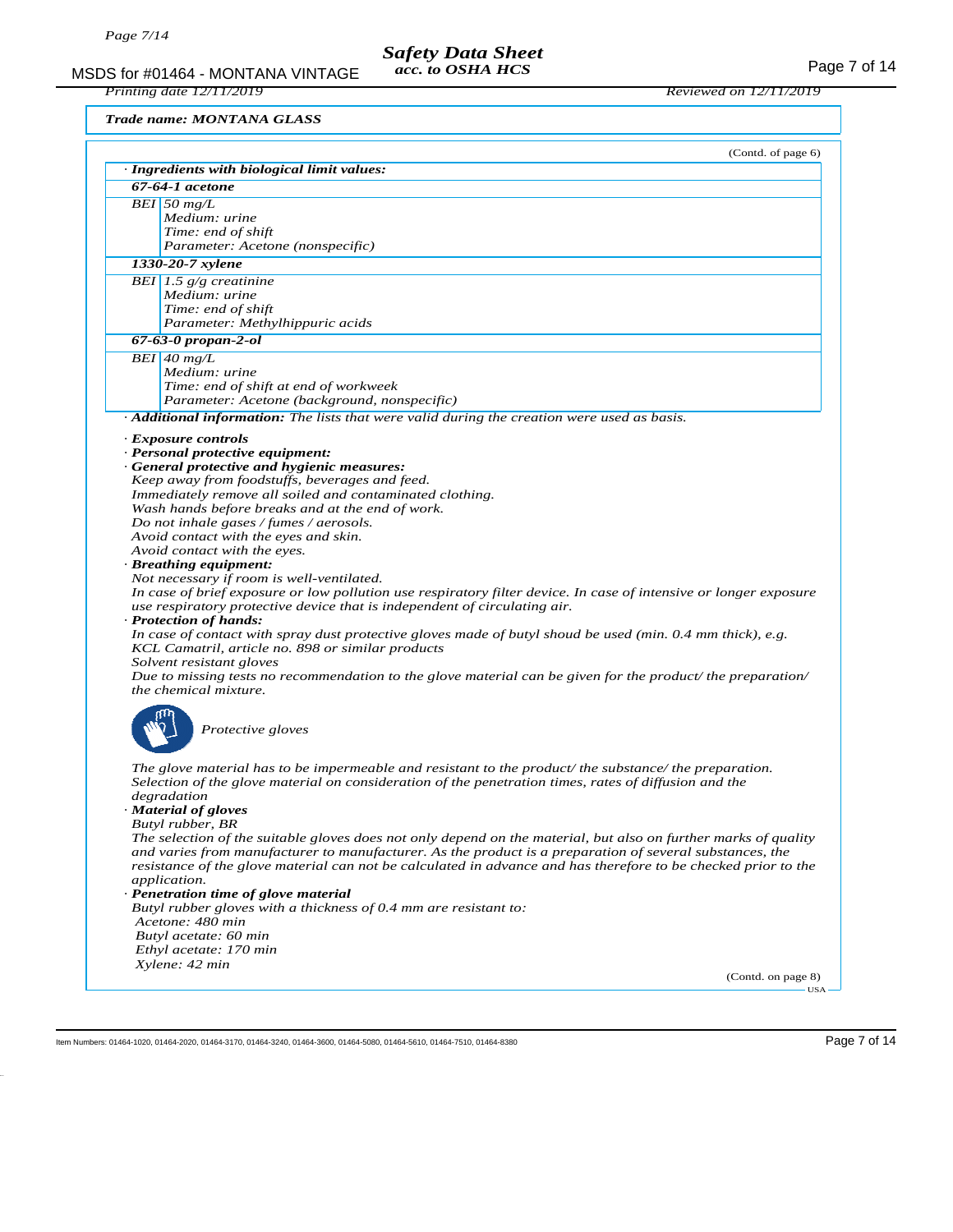MSDS for #01464 - MONTANA VINTAGE acc. to OSHA HCS example 20 years of 14 *acc. to OSHA HCS Printing date 12/11/2019 Reviewed on 12/11/2019 Trade name: MONTANA GLASS* (Contd. of page 7) *The exact break through time has to be found out by the manufacturer of the protective gloves and has to be observed. · Eye protection: Tightly sealed goggles \* 9 Physical and chemical properties · Information on basic physical and chemical properties · General Information · Appearance: Form: Aerosol* **Color:** *Color: Color:**Color:**Characteristic**Characteristic**Characteristic**Characteristic**Characteristic · Odor: Characteristic · Odor threshold: Not determined. · pH-value: Not determined. · Change in condition Melting point/Melting range: Undetermined. Boiling point/Boiling range: Not applicable, as aerosol. · Flash point: Not applicable, as aerosol. · Flammability (solid, gaseous): Not applicable. · Ignition temperature: 240 °C (464 °F) · Decomposition temperature: Not determined. · Danger of explosion: Not determined. · Explosion limits: Lower: 2.1 Vol % Upper: 26.2 Vol % · Vapor pressure at 20 °C (68 °F): 4000 hPa (3000.2 mm Hg) · Density at 20* **°C (68 °F):** *0.8 g/cm<sup>3</sup> (6.7 lbs/gal) · Relative density <i>n s<i>n <i>n <i>Not determined. <i>·* **Relative density** *Construme Not determined.*<br>*Not applicable.*  $\cdot$  *Evaporation rate · Solubility in / Miscibility with Water: Not miscible or difficult to mix. · Partition coefficient (n-octanol/water): Not determined. · Viscosity: Dynamic: Not determined.*<br>*Not determined.*<br>*Not determined.*  $Not$  *determined. · Solvent content: Organic solvents: 75.3 % Water:*<br>*VOC content: VOC content: 604.0 g/l / 5.04 lb/gal Solids content: 19.4 % · Other information No further relevant information available.* USA

(Contd. on page 9)

Item Numbers: 01464-1020, 01464-2020, 01464-3170, 01464-3240, 01464-3680, 01464-5080, 01464-5610, 01464-7510, 01464-8380 Page 8 of 14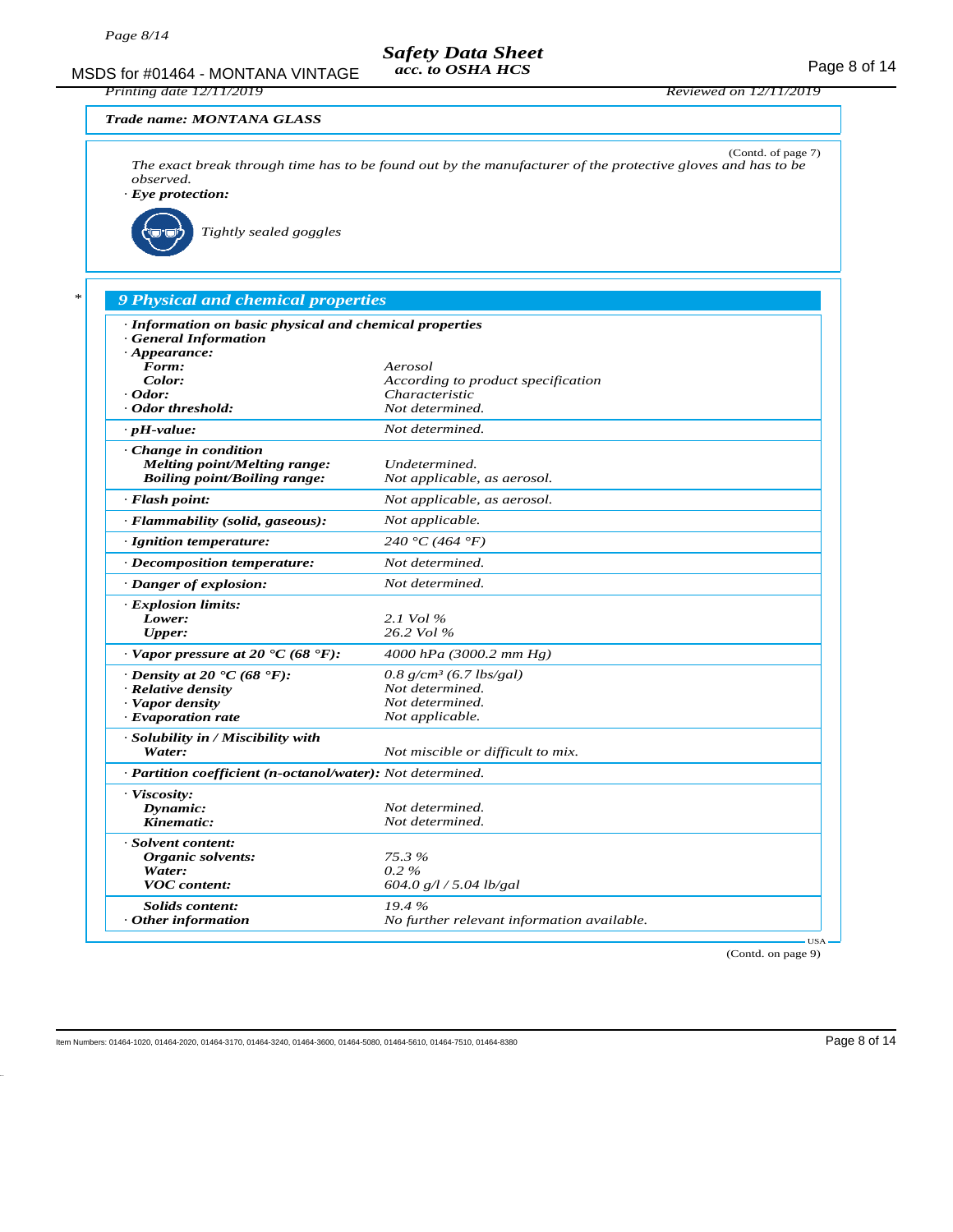MSDS for #01464 - MONTANA VINTAGE acc. to OSHA HCS For the MSDS for #01464 - MONTANA VINTAGE *acc. to OSHA HCS*

*Printing date 12/11/2019 Reviewed on 12/11/2019*

*Trade name: MONTANA GLASS*

(Contd. of page 8)

# *\* 10 Stability and reactivity*

*· Reactivity No further relevant information available.*

- *· Chemical stability*
- *· Thermal decomposition / conditions to be avoided: No decomposition if used according to specifications.*
- *· Possibility of hazardous reactions No dangerous reactions known.*
- *· Conditions to avoid No further relevant information available.*
- *· Incompatible materials: No further relevant information available.*
- *· Hazardous decomposition products: No dangerous decomposition products known.*

# *\* 11 Toxicological information*

| $\cdot$ Acute toxicity:                                                                                                                                                     |      | · Information on toxicological effects                                                                                            |                              |                                                                                                                                                                                               |
|-----------------------------------------------------------------------------------------------------------------------------------------------------------------------------|------|-----------------------------------------------------------------------------------------------------------------------------------|------------------------------|-----------------------------------------------------------------------------------------------------------------------------------------------------------------------------------------------|
| · LD/LC50 values that are relevant for classification:<br>141-78-6 ethyl acetate<br>Oral<br>LD50                                                                            |      |                                                                                                                                   |                              |                                                                                                                                                                                               |
|                                                                                                                                                                             |      |                                                                                                                                   | $>18000$ mg/kg (rab)<br>LD50 |                                                                                                                                                                                               |
| 5620 mg/kg (rat)<br>Dermal                                                                                                                                                  |      |                                                                                                                                   |                              |                                                                                                                                                                                               |
| Inhalative $ LCS0/4 h  1600$ mg/m3 (rat)                                                                                                                                    |      |                                                                                                                                   |                              |                                                                                                                                                                                               |
| $67-64-1$ acetone                                                                                                                                                           |      |                                                                                                                                   |                              |                                                                                                                                                                                               |
| Oral<br>LD50<br>5800 mg/kg $(rat)$<br>LD50<br>Dermal<br>$>15800$ mg/kg (rabbit)                                                                                             |      |                                                                                                                                   |                              |                                                                                                                                                                                               |
|                                                                                                                                                                             |      |                                                                                                                                   |                              |                                                                                                                                                                                               |
| Inhalative $LC50/4h$                                                                                                                                                        |      | $76$ mg/l (rat)                                                                                                                   |                              |                                                                                                                                                                                               |
|                                                                                                                                                                             |      | 64742-95-6 Hydrocarbons, C9, aromatics                                                                                            |                              |                                                                                                                                                                                               |
| Oral                                                                                                                                                                        | LD50 | 3592 $mg/kg$ (rat)                                                                                                                |                              |                                                                                                                                                                                               |
| LD50<br>3160 mg/kg (rabbit)<br>Dermal<br>108-65-6 2-methoxy-1-methylethyl acetate                                                                                           |      |                                                                                                                                   |                              |                                                                                                                                                                                               |
|                                                                                                                                                                             |      |                                                                                                                                   |                              |                                                                                                                                                                                               |
| $8530$ mg/kg (rat)<br>Oral<br>LD50                                                                                                                                          |      |                                                                                                                                   |                              |                                                                                                                                                                                               |
| Dermal<br><i>LD50</i><br>$>$ 5000 mg/kg (rabbit)<br>Inhalative $ LCSO/4 h  > 10000$ mg/m3 (rat)<br>1330-20-7 xylene<br>LD50<br>Oral<br>$3523$ mg/kg (rat)<br>LD50<br>Dermal |      |                                                                                                                                   |                              |                                                                                                                                                                                               |
|                                                                                                                                                                             |      |                                                                                                                                   |                              |                                                                                                                                                                                               |
|                                                                                                                                                                             |      |                                                                                                                                   |                              |                                                                                                                                                                                               |
|                                                                                                                                                                             |      | 2000 mg/kg (rabbit)                                                                                                               |                              |                                                                                                                                                                                               |
|                                                                                                                                                                             |      |                                                                                                                                   |                              | Inhalative $LC50/4 h$ 29000 mg/m3 (rat)                                                                                                                                                       |
| $67 - 63 - 0$ propan-2-ol<br>Oral<br>LD50<br>$5840$ mg/kg (rat)<br>LD50<br>Dermal<br>$13900$ mg/kg (rabbit)                                                                 |      |                                                                                                                                   |                              |                                                                                                                                                                                               |
|                                                                                                                                                                             |      | Inhalative $LC50$                                                                                                                 |                              | $>$ 25 mg/l (rat)<br>LC 50:6h                                                                                                                                                                 |
|                                                                                                                                                                             |      | · Primary irritant effect:<br>$\cdot$ on the skin: No irritant effect.<br>$\cdot$ on the eye: Irritating effect.<br>preparations: | Vapors have narcotic effect. | · Sensitization: No sensitizing effects known.<br>· Additional toxicological information:<br>The product shows the following dangers according to internally approved calculation methods for |
| <b>Irritant</b>                                                                                                                                                             |      | (Contd. on page 10)                                                                                                               |                              |                                                                                                                                                                                               |

Item Numbers: 01464-1020, 01464-2020, 01464-3170, 01464-3240, 01464-3600, 01464-5080, 01464-5610, 01464-7510, 01464-8380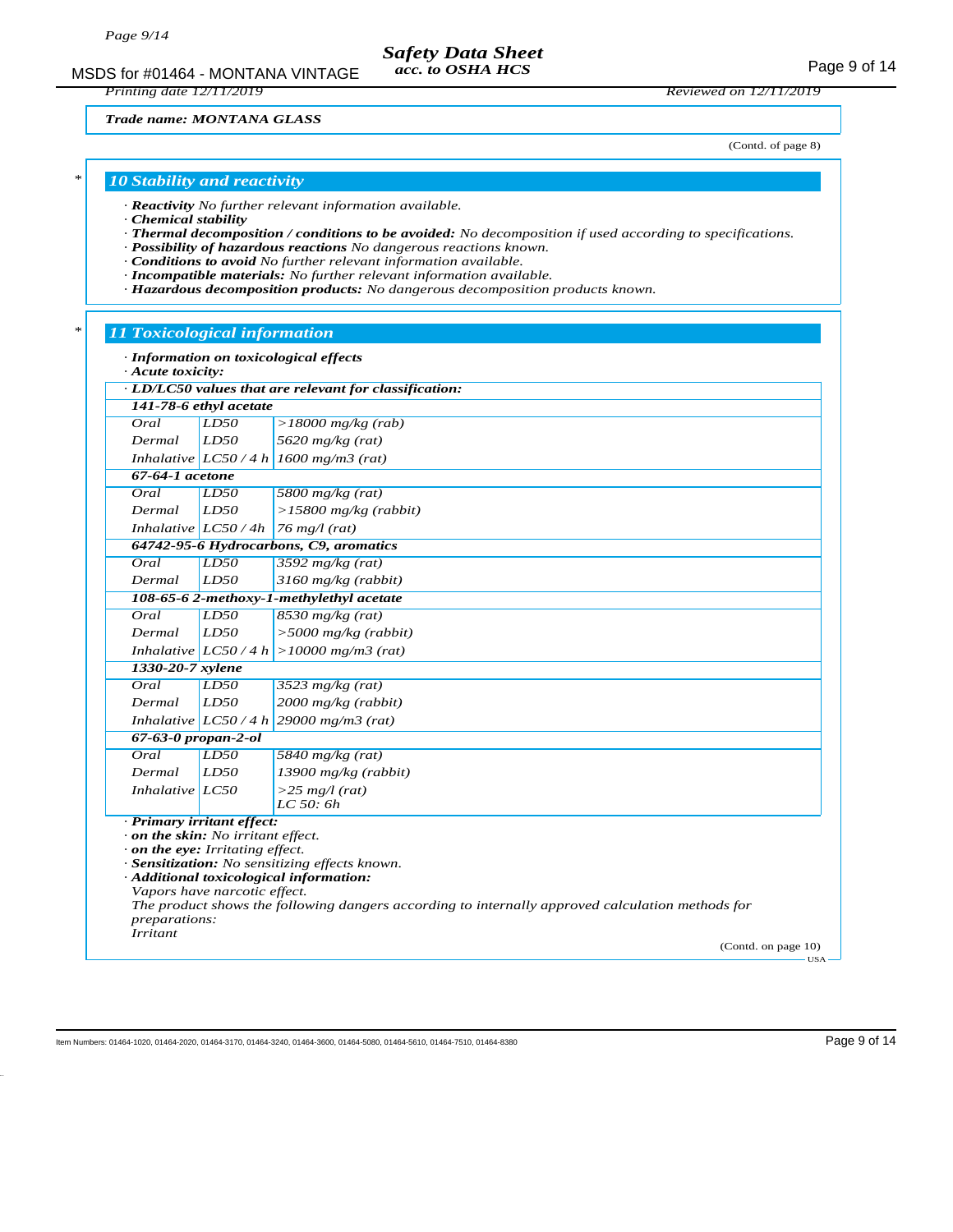MSDS for #01464 - MONTANA VINTAGE acc. to OSHA HCS<br>Printing date 12/11/2019<br>Reviewed on 12/11/2019 *acc. to OSHA HCS*

*Trade name: MONTANA GLASS*

*Printing date 12/11/2019 Reviewed on 12/11/2019*

|                                |                                                         | (Contd. of page 9) |
|--------------------------------|---------------------------------------------------------|--------------------|
| · Carcinogenic categories      |                                                         |                    |
|                                | · IARC (International Agency for Research on Cancer)    |                    |
|                                | $13463-67-7$ titanium dioxide                           | 2B                 |
| $1330 - 20 - 7$ <i>xylene</i>  |                                                         | 3                  |
|                                | $103-23-1$ Di- $(2-ethylhexyl)$ adipate                 | 3                  |
|                                | $67-63-0$ propan-2-ol                                   | 3                  |
|                                | 7631-86-9 silicon dioxide, chemically prepared          | 3                  |
|                                | 9002-88-4 Polyethylene low density                      | 3                  |
|                                | $14808 - 60 - 7$ Quartz (SiO2)                          |                    |
| $\overline{100}$ -42-5 styrene |                                                         | 2B                 |
|                                | · NTP (National Toxicology Program)                     |                    |
|                                | $14808 - 60 - 7$ <i>Quartz</i> (SiO2)                   | K                  |
| $100-42-5$ styrene             |                                                         | $\boldsymbol{R}$   |
|                                | · OSHA-Ca (Occupational Safety & Health Administration) |                    |
|                                | None of the ingredients is listed.                      |                    |

## *\* 12 Ecological information*

| $\cdot$ Toxicity          |                                                                                                                                         |
|---------------------------|-----------------------------------------------------------------------------------------------------------------------------------------|
| $\cdot$ Aquatic toxicity: |                                                                                                                                         |
|                           | 115-10-6 dimethyl ether                                                                                                                 |
|                           | $EC50/96 h$ 155 mg/l (algae)                                                                                                            |
|                           | $LC50/48 h$ >4000 mg/l (daphnia magna)                                                                                                  |
|                           | $LC50/96 h$ >4000 mg/l (fish)                                                                                                           |
| 67-64-1 acetone           |                                                                                                                                         |
|                           | $LC50/96h$ 8300 mg/l (fish)                                                                                                             |
| EC50/96h                  | $\vert$ 7200 mg/l (algae)                                                                                                               |
|                           | $LC50/48 h$ 8450 mg/l (crustacean (water flea))                                                                                         |
|                           | 64742-95-6 Hydrocarbons, C9, aromatics                                                                                                  |
|                           | $EC50/48 h$ 3.2 mg/l (Daphnia magna)                                                                                                    |
|                           | $EC$ 50 / 72 h 2.75 mg/l (Pseudokirchneriella Subcapitata)                                                                              |
|                           | $EC50/96 h$ 9.2 mg/l (Regenbogenforelle)                                                                                                |
|                           | 108-65-6 2-methoxy-1-methylethyl acetate                                                                                                |
|                           | $EC50/48 h$ > 500 mg/l (daphnia magna)                                                                                                  |
|                           | LC50 / 96 h   100-180 mg/l (oncorhynchus mykiss / Regenbogenforelle)                                                                    |
| 1330-20-7 xylene          |                                                                                                                                         |
|                           | $EC50/48 h$ 7.4 mg/l (daphnia magna)                                                                                                    |
|                           | $LC50/96 h$ 13.5 mg/l (fish)                                                                                                            |
| $67-63-0$ propan-2-ol     |                                                                                                                                         |
|                           | LC50/96h 9640 mg/l (pimephales promelas; 96h)                                                                                           |
|                           | $LC50/24 h$ 9714 mg/l (daphnia magna)                                                                                                   |
|                           | · Persistence and degradability No further relevant information available.                                                              |
|                           | · Behavior in environmental systems:                                                                                                    |
|                           | · Bioaccumulative potential No further relevant information available.<br>· Mobility in soil No further relevant information available. |
|                           | (Contd. on page 11)<br>USA-                                                                                                             |

Item Numbers: 01464-1020, 01464-2020, 01464-3170, 01464-3240, 01464-3600, 01464-5610, 01464-7510, 01464-8380 Page 10 of 14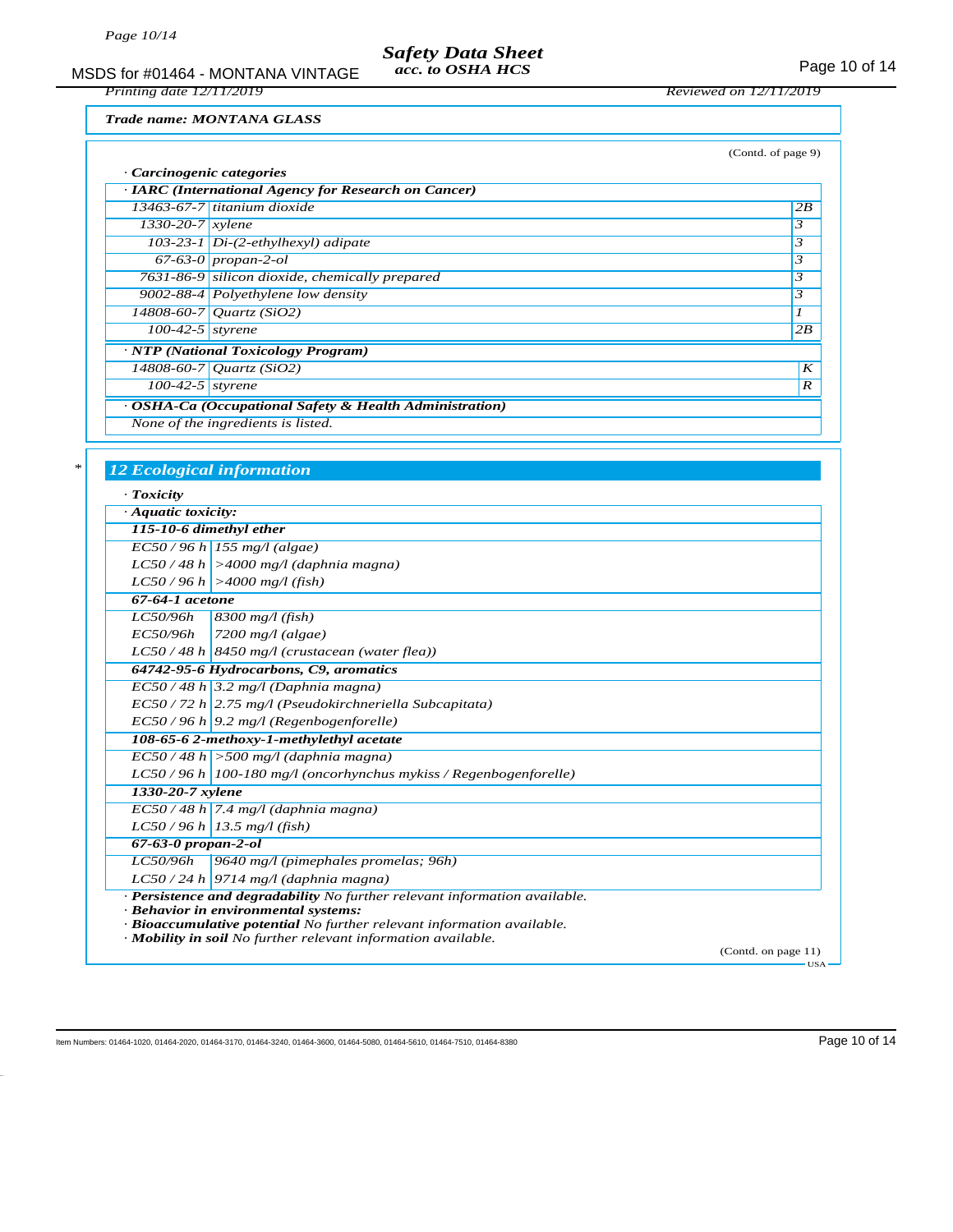MSDS for #01464 - MONTANA VINTAGE  $\frac{20.9 \text{ eV}}{ac \cdot \text{ to } OSHA HCS}$  Reviewed on 12/11/2019 *acc. to OSHA HCS*

#### *Trade name: MONTANA GLASS*

*Printing date 12/11/2019 Reviewed on 12/11/2019*

|   | · Additional ecological information:<br>General notes:<br>Water hazard class 1 (Self-assessment): slightly hazardous for water<br>system.<br>· Results of PBT and vPvB assessment<br>$\cdot$ <b>PBT:</b> Not applicable.<br>$\cdot$ <b>vPvB</b> : Not applicable.<br>· Other adverse effects No further relevant information available.                           | (Contd. of page 10)<br>Do not allow undiluted product or large quantities of it to reach ground water, water course or sewage                                                                                                   |
|---|-------------------------------------------------------------------------------------------------------------------------------------------------------------------------------------------------------------------------------------------------------------------------------------------------------------------------------------------------------------------|---------------------------------------------------------------------------------------------------------------------------------------------------------------------------------------------------------------------------------|
| ∗ | <b>13 Disposal considerations</b>                                                                                                                                                                                                                                                                                                                                 |                                                                                                                                                                                                                                 |
|   | · Waste treatment methods<br>$\cdot$ Recommendation:<br>· Uncleaned packagings:<br>$\cdot$ Recommendation:<br>Disposal must be made according to official regulations.<br>lights. Do not pierce or burn, even after use.<br>Do not spray on a naked flame or any incandescent material.<br>Buildup of explosive mixtures possible without sufficient ventilation. | Must not be disposed of together with household garbage. Do not allow product to reach sewage system.<br>Pressurized container: protect from sunlight and do not expose to temperatures exceeding $50^{\circ}$ C, i.e. electric |
|   |                                                                                                                                                                                                                                                                                                                                                                   |                                                                                                                                                                                                                                 |
| ∗ | <b>14 Transport information</b><br>· UN-Number<br>· DOT, IMDG, IATA<br>· UN proper shipping name<br>$\cdot$ DOT<br>$\cdot$ IMDG<br>$\cdot$ IATA<br>· Transport hazard class(es)<br>$\cdot$ <i>DOT</i><br>· Class<br>· Label                                                                                                                                       | <i>UN1950</i><br>Aerosols, flammable<br><b>AEROSOLS</b><br>AEROSOLS, flammable<br>2.1<br>2.1                                                                                                                                    |
|   | $\cdot$ IMDG, IATA<br>· Class<br>· Label<br>· Packing group<br>· DOT, IMDG, IATA                                                                                                                                                                                                                                                                                  | 2.1<br>2.1<br>not regulated                                                                                                                                                                                                     |
|   | · Environmental hazards:                                                                                                                                                                                                                                                                                                                                          | Not applicable.                                                                                                                                                                                                                 |
|   | · Special precautions for user                                                                                                                                                                                                                                                                                                                                    | Warning: Gases                                                                                                                                                                                                                  |

Item Numbers: 01464-1020, 01464-2020, 01464-3170, 01464-3240, 01464-3600, 01464-5610, 01464-7510, 01464-8380 Page 11 of 14

*· Danger code (Kemler): -* 

(Contd. on page 12)

USA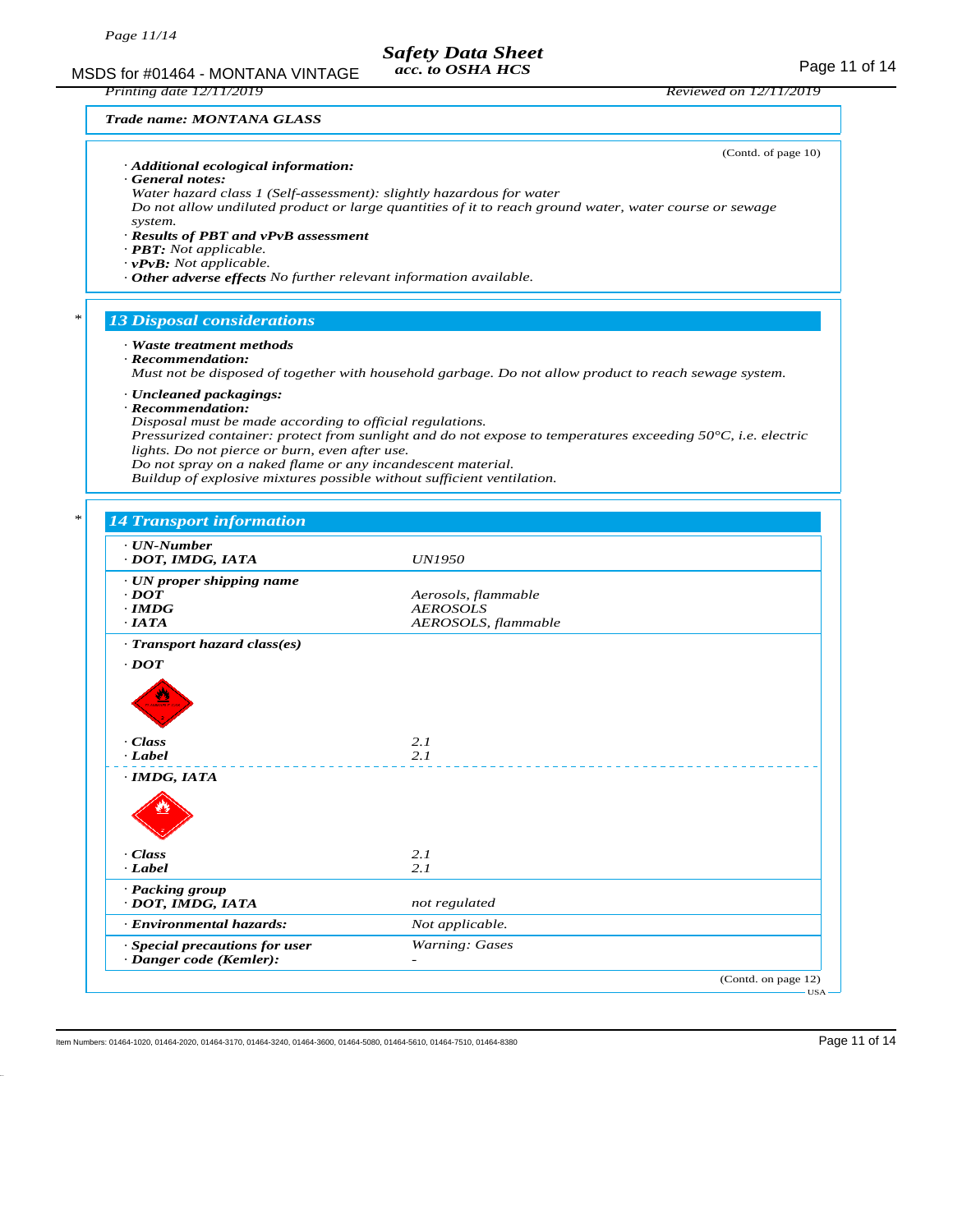# MSDS for #01464 - MONTANA VINTAGE acc. to OSHA HCS<br>Printing date 12/11/2019<br>Reviewed on 12/11/2019 *Safety Data Sheet acc. to OSHA HCS*

*Trade name: MONTANA GLASS*

*Printing date 12/11/2019 Reviewed on 12/11/2019*

|                                              | (Contd. of page 11)                                              |
|----------------------------------------------|------------------------------------------------------------------|
| · EMS Number:                                | $F$ -D.S-U                                                       |
| · Stowage Code                               | SW1 Protected from sources of heat.                              |
|                                              | SW22 For AEROSOLS with a maximum capacity of 1 litre:            |
|                                              | Category A. For AEROSOLS with a capacity above 1 litre:          |
|                                              | Category B. For WASTE AEROSOLS: Category C, Clear of             |
|                                              | living quarters.                                                 |
| · Segregation Code                           | SG69 For AEROSOLS with a maximum capacity of 1 litre:            |
|                                              | Segregation as for class 9. Stow "separated from" class 1 except |
|                                              | for division 1.4.                                                |
|                                              | For AEROSOLS with a capacity above 1 litre:                      |
|                                              | Segregation as for the appropriate subdivision of class 2.       |
|                                              | For WASTE AEROSOLS:                                              |
|                                              | Segregation as for the appropriate subdivision of class 2.       |
| · Transport in bulk according to Annex II of |                                                                  |
| <b>MARPOL73/78 and the IBC Code</b>          | Not applicable.                                                  |
| · Transport/Additional information:          |                                                                  |
| $\cdot$ <i>DOT</i>                           |                                                                  |
| • Quantity limitations                       | On passenger aircraft/rail: 75 kg                                |
|                                              | On cargo aircraft only: 150 kg                                   |
| $\cdot$ <i>IMDG</i>                          |                                                                  |
| $\cdot$ Limited quantities (LO)              | II.                                                              |
| $\cdot$ Excepted quantities (EQ)             | $Code$ $E0$                                                      |
|                                              | Not permitted as Excepted Quantity                               |
| · UN "Model Regulation":                     | <b>UN 1950 AEROSOLS, 2.1</b>                                     |

# *\* 15 Regulatory information*

| · Sara                        | · Safety, health and environmental regulations/legislation specific for the substance or mixture |                               |
|-------------------------------|--------------------------------------------------------------------------------------------------|-------------------------------|
|                               | · Section 355 (extremely hazardous substances):                                                  |                               |
|                               | None of the ingredients is listed.                                                               |                               |
|                               | · Section 313 (Specific toxic chemical listings):                                                |                               |
| $1330 - 20 - 7$ <i>xylene</i> |                                                                                                  |                               |
|                               | $103-23-1$ Di- $(2$ -ethylhexyl) adipate                                                         |                               |
| $67-63-0$ propan-2-ol         |                                                                                                  |                               |
|                               | 85-44-9 phthalic anhydride                                                                       |                               |
| $100-42-5$ styrene            |                                                                                                  |                               |
|                               | · TSCA (Toxic Substances Control Act):                                                           |                               |
|                               | 7732-18-5 water, distilled, conductivity or of similar purity                                    | <b>ACTIVE</b>                 |
|                               | 115-10-6 dimethyl ether                                                                          | <b>ACTIVE</b>                 |
|                               | $141-78-6$ ethyl acetate                                                                         | <b>ACTIVE</b>                 |
|                               | $67-64-1$ acetone                                                                                | <b>ACTIVE</b>                 |
|                               | $74-98-6$ propane                                                                                | <b>ACTIVE</b>                 |
| 106-97-8 butane               |                                                                                                  | <b>ACTIVE</b>                 |
|                               | 64742-95-6 Hydrocarbons, C9, aromatics                                                           | <b>ACTIVE</b>                 |
|                               | 13463-67-7 titanium dioxide                                                                      | <b>ACTIVE</b>                 |
|                               | $108-65-6$ 2-methoxy-1-methylethyl acetate                                                       | <b>ACTIVE</b>                 |
| $1330-20-7$ xylene            |                                                                                                  | <b>ACTIVE</b>                 |
|                               | $9004 - 70 - 0$ cellulose nitrate                                                                | <b>ACTIVE</b>                 |
|                               |                                                                                                  | (Contd. on page 13)           |
|                               |                                                                                                  | $\overline{\phantom{nn}}$ USA |

Item Numbers: 01464-1020, 01464-2020, 01464-3170, 01464-3240, 01464-3600, 01464-5610, 01464-7510, 01464-8380 Page 12 of 14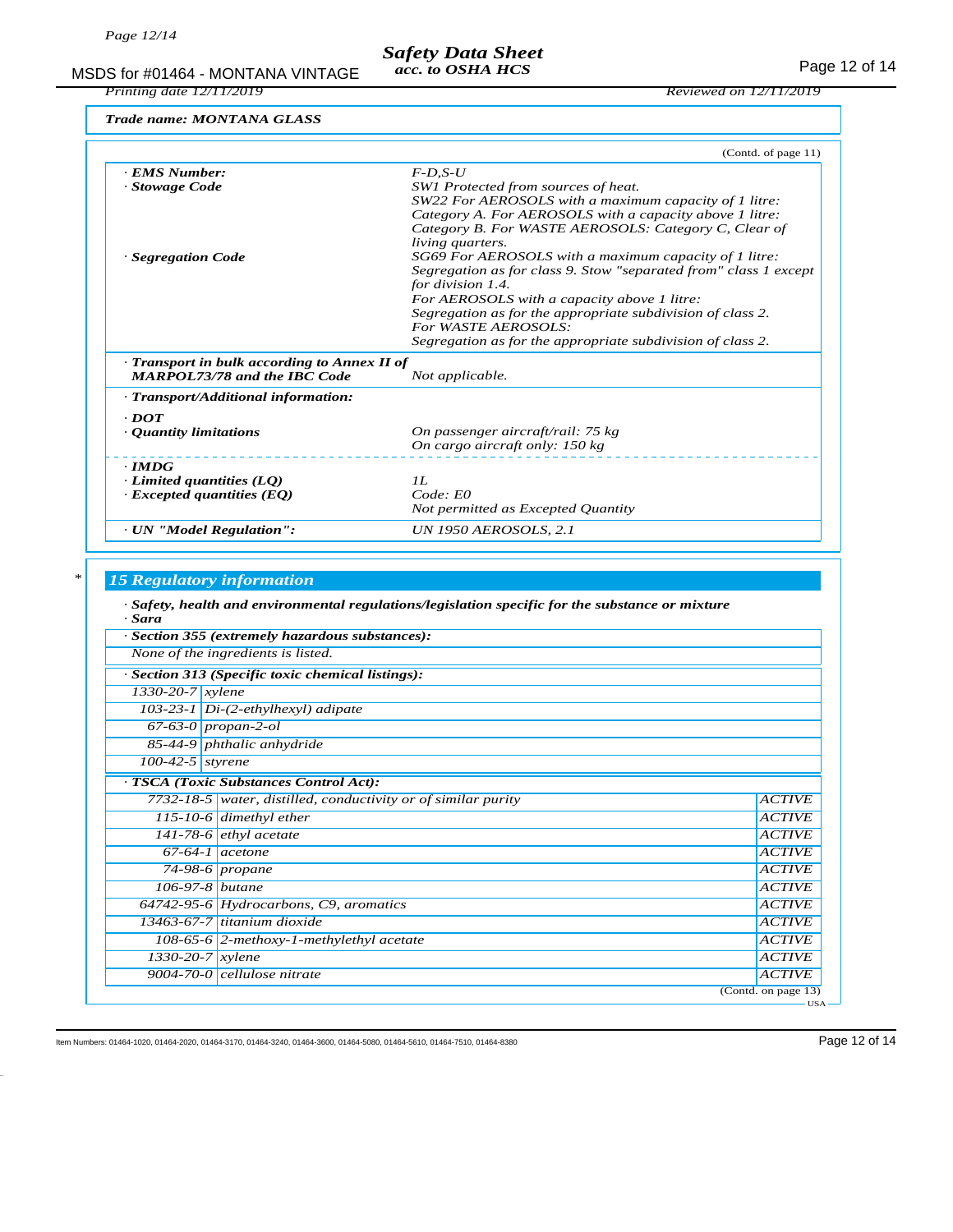## *Safety Data Sheet acc. to OSHA HCS*

MSDS for #01464 - MONTANA VINTAGE acc. to OSHA HCS<br>Printing date 12/11/2019<br>Reviewed on 12/11/2019

*Printing date 12/11/2019 Reviewed on 12/11/2019*

*Trade name: MONTANA GLASS*

|                                                           | $75 - 28 - 5$ isobutane                                                                                                                                                               | (Contd. of page 12)<br><b>ACTIVE</b> |
|-----------------------------------------------------------|---------------------------------------------------------------------------------------------------------------------------------------------------------------------------------------|--------------------------------------|
|                                                           | C.I. Pigment Blue 15:4                                                                                                                                                                | $\mathcal{R}$                        |
|                                                           | Kupfer-Phthalocyanin-Pigment                                                                                                                                                          |                                      |
|                                                           | 103-23-1 Di-(2-ethylhexyl) adipate                                                                                                                                                    | <i>ACTIVE</i>                        |
|                                                           | $67-63-0$ propan-2-ol                                                                                                                                                                 | <b>ACTIVE</b>                        |
|                                                           | 7631-86-9 silicon dioxide, chemically prepared                                                                                                                                        | <b>ACTIVE</b>                        |
|                                                           | 9002-88-4 Polyethylene low density                                                                                                                                                    | <i>ACTIVE</i>                        |
|                                                           | mixture of: N,N'-ethane-1,2-diylbis(hexanamide); 12-hydroxy-N-[2-[(1-oxyhexyl)<br>$amino\left[$ ethyl $\left[$ octadecanamide; N,N'-ethane-1,2-diylbis $(12-hydroxyoctade can amide)$ | $\frac{1}{2}$                        |
|                                                           | $123-86-4$ n-butyl acetate                                                                                                                                                            | <b>ACTIVE</b>                        |
| $92797-60-9$ Silan,                                       | Trimethoxyoctyl-<br>Hydrolyseprodukt mit Siliciumdioxid                                                                                                                               | <i>ACTIVE</i>                        |
|                                                           | 85-44-9 phthalic anhydride                                                                                                                                                            | <i>ACTIVE</i>                        |
|                                                           | 64742-95-6 Solvent naphtha (petroleum), light arom.                                                                                                                                   | <b>ACTIVE</b>                        |
| $147900 - 93 - 4$ fatty acids                             |                                                                                                                                                                                       | <b>ACTIVE</b>                        |
|                                                           | 64742-82-1 naphtha (petroleum), hydrodesulphurized heavy                                                                                                                              | <i>ACTIVE</i>                        |
|                                                           | 85711-55-3 Fatty acids, tall-oil, compds. with oleylamine                                                                                                                             | <i>ACTIVE</i>                        |
|                                                           | 14808-60-7 Quartz (SiO2)                                                                                                                                                              | <i>ACTIVE</i>                        |
|                                                           | 70657-70-4 2-methoxypropyl acetate                                                                                                                                                    | $\ast$                               |
| $100-42-5$ styrene                                        |                                                                                                                                                                                       | <i>ACTIVE</i>                        |
| 111-66-0 $oct$ -1-ene                                     |                                                                                                                                                                                       | <b>ACTIVE</b>                        |
| · Hazardous Air Pollutants                                |                                                                                                                                                                                       |                                      |
|                                                           | 85-44-9 phthalic anhydride                                                                                                                                                            |                                      |
| $100-42-5$ styrene                                        |                                                                                                                                                                                       |                                      |
| · Proposition 65                                          |                                                                                                                                                                                       |                                      |
|                                                           | Chemicals known to cause cancer:                                                                                                                                                      |                                      |
|                                                           | 13463-67-7 titanium dioxide                                                                                                                                                           |                                      |
| $\overline{14808\text{-}60\text{-}7\sqrt{Quartz}}$ (SiO2) |                                                                                                                                                                                       |                                      |
| $\overline{100}$ -42-5 styrene                            |                                                                                                                                                                                       |                                      |
|                                                           | · Chemicals known to cause reproductive toxicity for females:                                                                                                                         |                                      |
|                                                           | None of the ingredients is listed.                                                                                                                                                    |                                      |
|                                                           | · Chemicals known to cause reproductive toxicity for males:                                                                                                                           |                                      |
| None of the ingredients is listed.                        |                                                                                                                                                                                       |                                      |
|                                                           |                                                                                                                                                                                       |                                      |
|                                                           |                                                                                                                                                                                       |                                      |
|                                                           | Chemicals known to cause developmental toxicity:                                                                                                                                      |                                      |
|                                                           | None of the ingredients is listed.                                                                                                                                                    |                                      |
| Carcinogenic categories                                   |                                                                                                                                                                                       |                                      |
|                                                           | · EPA (Environmental Protection Agency)                                                                                                                                               |                                      |
| $67-64-1$ acetone                                         |                                                                                                                                                                                       |                                      |
| $1330 - 20 - 7$ <i>xylene</i>                             |                                                                                                                                                                                       | Ι                                    |
|                                                           | 103-23-1 Di-(2-ethylhexyl) adipate                                                                                                                                                    |                                      |
|                                                           | · TLV (Threshold Limit Value established by ACGIH)                                                                                                                                    | С                                    |
| $67-64-1$ acetone                                         |                                                                                                                                                                                       |                                      |
|                                                           | 13463-67-7 titanium dioxide                                                                                                                                                           |                                      |
| $1330 - 20 - 7$ <i>xylene</i>                             |                                                                                                                                                                                       | Α4<br>Α4<br>Α4                       |
|                                                           | $67-63-0$ propan-2-ol                                                                                                                                                                 | Α4                                   |

Item Numbers: 01464-1020, 01464-2020, 01464-3170, 01464-3240, 01464-3600, 01464-5610, 01464-7510, 01464-8380 Page 13 of 14